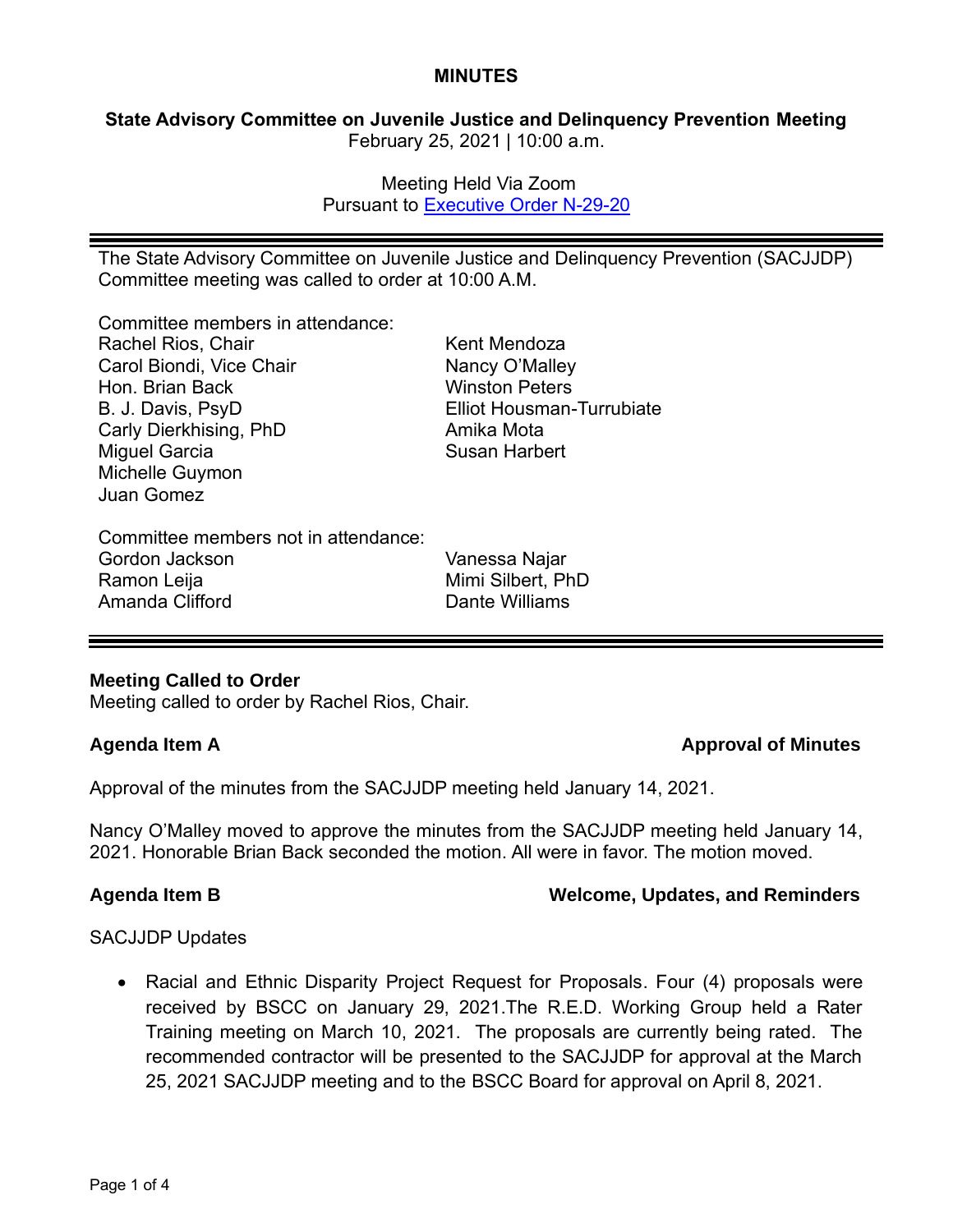## BSCC Updates

- Executive Director Kathleen Howard briefed the committee on the BSCC's progress on the \$9.6M Request for Application (RFA) for the Youth Programs and Facilities Grant Program portion of Senate Bill 823. SB 823 directs the BSCC to "award one-time grants to counties for the purpose of providing resources for infrastructure-related needs and improvements to assist counties in the development of a local continuum of care."
- SACJJDP members raised concerns and questions about DJJ realignment, and about the roles and responsibilities of OYCR. On the \$9.6M grant, one member raised a concern about having mini DJJ's throughout the State. Howard will request that Stephanie Welch or a representative from California Health and Human Services Agency present to the SACJJDP at a future meeting about the vision, role, and responsibilities of OYCR.
- Howard also reported on a recent report by the Legislative Analyst's office on the BSCC's inspection function. *A Review of State Standards and Inspections for Local Detention Facilities*: <https://lao.ca.gov/Publications/Report/4371> . Howard reported that the BSCC currently has 8.4 inspectors to cover 550 facilities. The LAO report includes several recommendations, including that the BSCC should conduct unannounced inspections, as well as establish a clear mission and goals. Carol Biondi requested that this be a topic for future SACJJDP meetings.

Inspection of Juvenile Facilities Update

• Elizabeth Gong, Facilities Standards and Operations (FSO) Field Representative provided updates for inspections of Juvenile Facilities. Elizabeth emphasized the changes made in the inspection process due to COVID-19 and the plan to continue inspections as travel restrictions are lifted.

# **Agenda Item C Beyond Juvenile Justice**

### Next Steps

- The Beyond Juvenile Justice report was reviewed. SACJJDP members were requested to provide a jpeg of their signatures to add to the document. A hard copy of the report will be mailed to the SACJJDP Members who request a copy and provide an updated mailing address.
- SACJJDP members will present the recommendations made to the governor's office at the March 25, 2021 SACJJDP Membership meeting. The SACJJDP Members determined who will be presenting the recommendations. The order of presentation is as follows: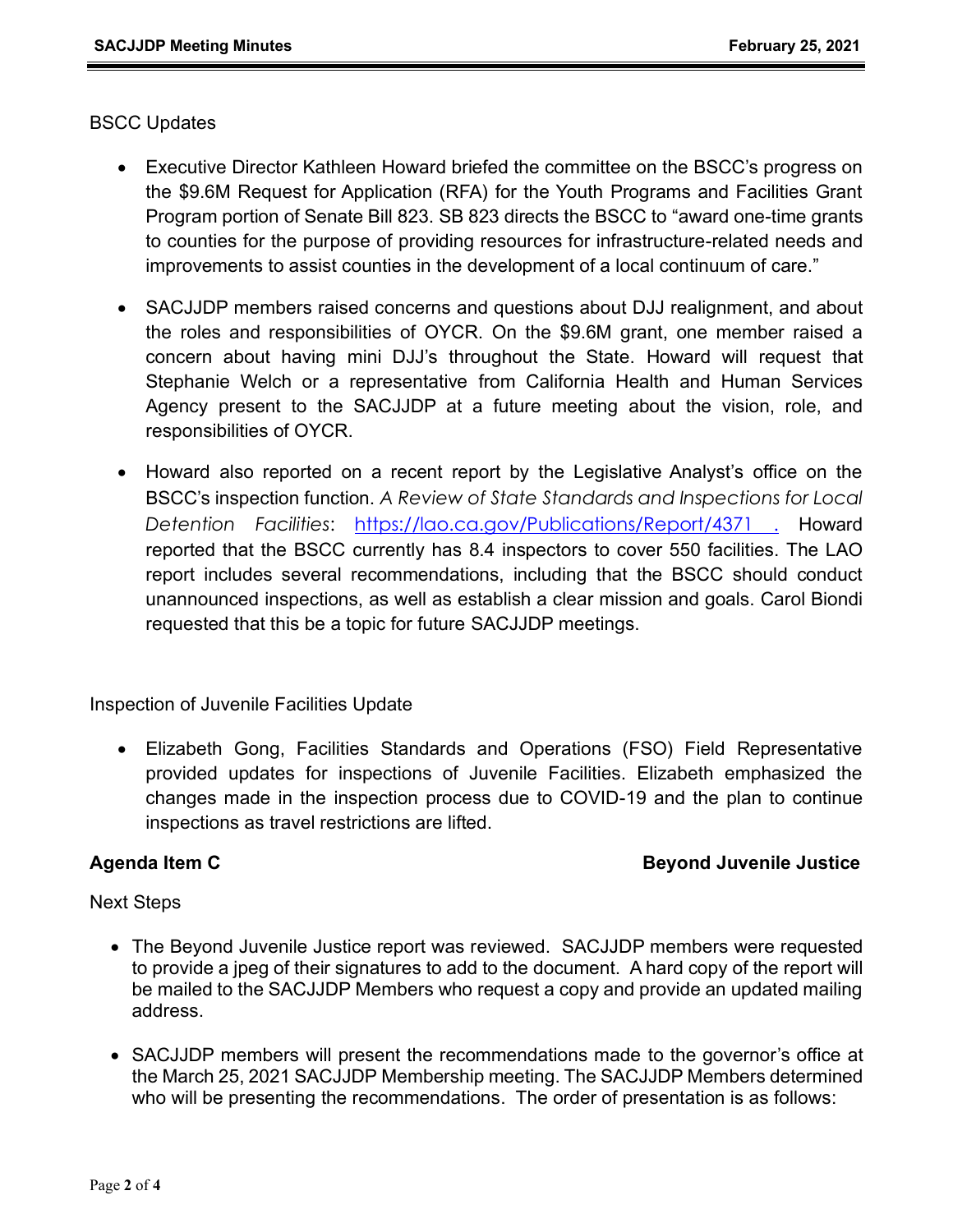Recommendation #1: Rachel Rios Recommendation #2: Amika Mota Recommendation #3: Dr. Carly Dierkhising Recommendation #4: Dr. B.J. Davis Recommendation #5: Carol Biondi Recommendation #6: Juan Gomez Recommendation #7: Susan Harbert Recommendation #8: Honorable Brian Back Recommendation #9: District Attorney Nancy O'Malley

• SACJJDP would like to request for the Governor's office to provide the report to other agencies and possibly complete a press release if approval is provided by the Governor's Office.

**Agenda Item D Discussion on the Title II 3-Year Plan**

Content Overview

• Review of a proposed work schedule presented by Field Representative, Timothy J. Polasik. Two additional meetings will be added to the schedule to complete the Title II 3 year plan; April 29, 2021 May 20, 2021

Survey Update

- The survey is now on the Smartsheets platform. The survey will be posted to the BSCC website. The link will be provided to SACJJDP members as well as the BSCC list serve.
- An update on the progress will be provided at the April meeting. The survey closes May 10, 2021. Results will be provided at the May 20, 2021 SACJJDP meeting.

Micro-Purchase Contracts Update -

- The committee discussed the micro-purchase contracts the SACJJDP is soliciting from local nonprofit organizations and Native American Tribes to hold community meetings for the purpose of receiving community feedback on the specific juvenile justice system needs in the local area.
- BSCC General Counsel Aaron Maguire provided a detailed overview and description of conflict of interest. Members were requested to recuse themselves prior to the discussion of the Micro-Purchase Contracts. The following members recused themselves: Carol Biondi, Miguel Garcia, Kent Mendoza, Amika Mota, and Susan Harbert.
- The following SACJJDP members conducted a review of the Request for Offer (RFO) for edits and clarity: Rachel Rios, Winston Peters, Dr. B.J. Davis, Michelle Guymon, Nancy O'Malley and Honorable Brian Back. A follow-up meeting will be scheduled